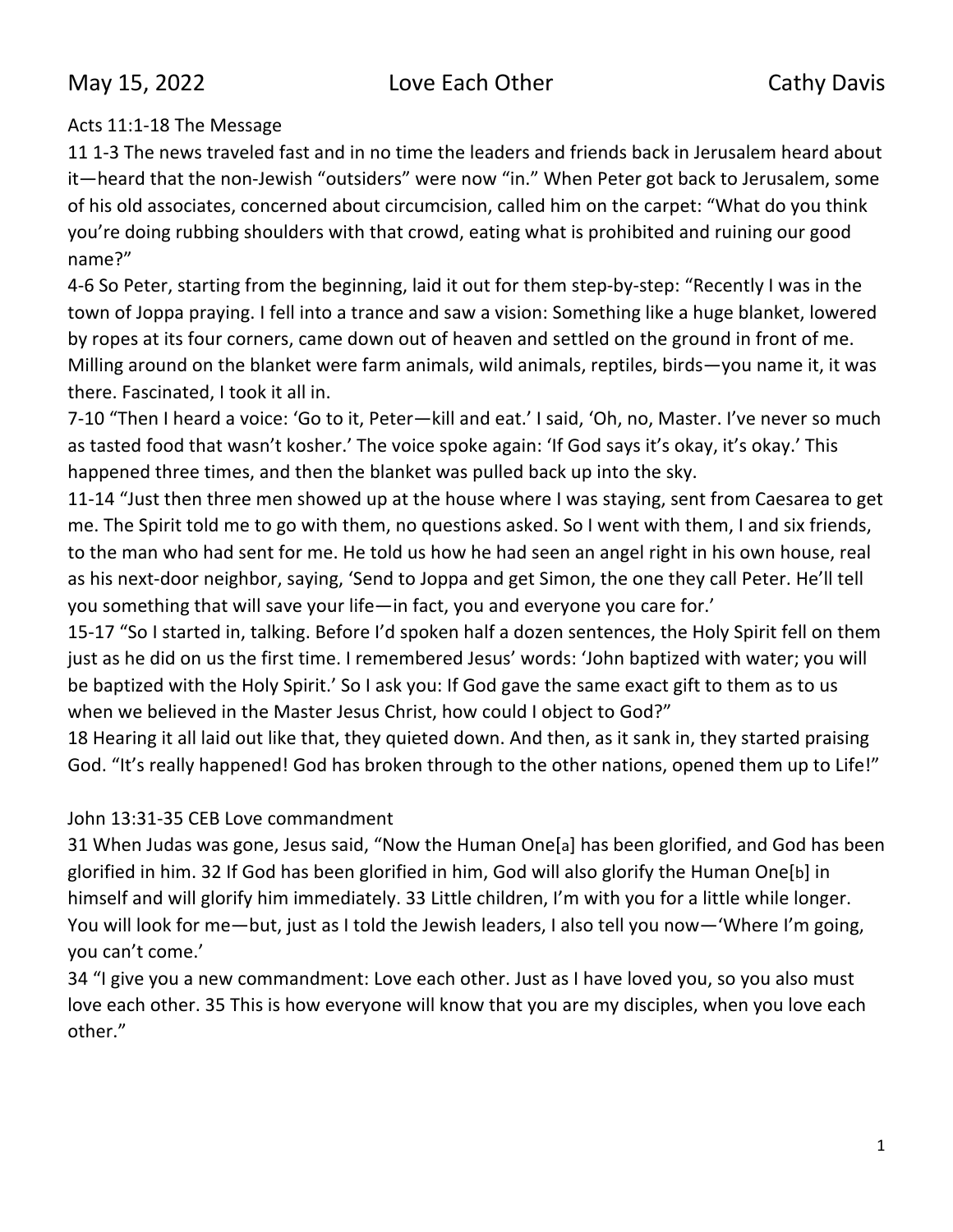## **Message**

Here we are on the fifth Sunday of Easter, in this season known as Eastertide. Which is the fifty days following Easter, taking us up to Pentecost. Christ is risen! He's appeared to Mary in the garden, to the disciples in the upper room, on the beach of Galilee and on the road to Emmaus. Christ is alive – it's a time to celebrate and yet, it's not the same, everything has changed.

Life with Jesus as his disciples knew it, is gone. What was, is no more. The hopes and dreams of many followers for a political uprising and social reform to usher in a golden age, a new kingdom, those have been dashed. It's time to recalibrate.

Those first followers of Jesus are between 'what was' and 'what will be.' They have left behind the tried and true, or it has left them, and they don't yet know what will replace it.

Times such as these are what are sometimes referred to as liminal space – it's a time of transition, a threshold. Between worlds. The old one has been left behind, and what's to come is still a mystery.

That's where those first followers of Jesus found themselves…living in the mystery of life, death, and resurrection. And in the fear, grief, confusion and even excitement of it.

Eastertide is also a season known as "mystagogy" which is an initiation into the "mysteries" of Christ. It's a spiritual process of moving from the visible to the invisible, into deeper spiritual realities, those that can't be easily explained.

In the midst of this season of mystagogy, our lectionary Gospel reading for today takes us back to John 13:31-35. To the Last Supper, Maundy Thursday, to words spoken by Jesus right after Judas leaves the Passover meal. These verses are also the beginning of Jesus' Farewell discourse that goes through the next few chapters. And in these chapters, Jesus provides instructions to his disciples on how to live, in his visible absence.

I didn't really want to go back to the Maundy Thursday scriptures right now. I was hoping for stories about the Risen Christ and his appearances to the disciples - walking beside them, comforting them, breaking bread with them, and yet, perhaps today's scriptures on how to carry on in uncertain and troubling times may be exactly what's needed right now.

Of the two scripture we read from today's lectionary, one looks back and one looks to the future with these disciples. As we look back in the Gospel of John we hear, love each another as I have loved you and as we look forward in the Book of Acts, we read about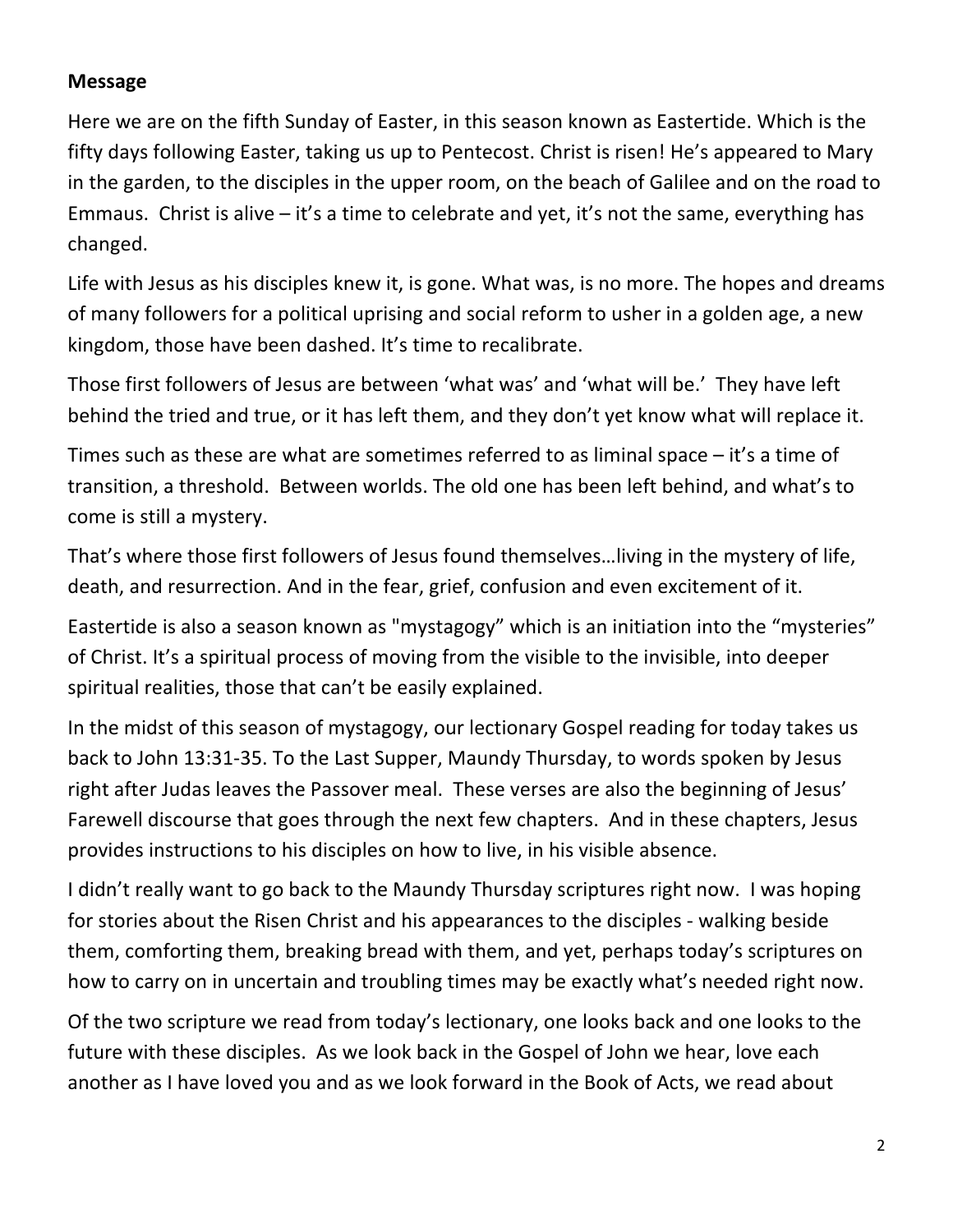Peter's vision from God that does away with the labels of 'clean' and 'unclean' and welcomes the 'outsiders' into the new church community.

These readings remind me of the need to take the wisdom of the past and yet also stay open to what God is creating new, now, and the potential the future holds.

The words Jesus gave to his disciples to carry them into the future was, *"Love each other. Just as I have loved you."* He said, "This is how everyone will know that you are my disciples, when you love each other."

The Eastertide season is also a time to shore up our identity as Christians, this is when the newly Easter baptized members, deepen their understanding of what it means to be a Christian. And Jesus has established love as the defining characteristic "everyone will know that you are my disciples, when you love each other." *It is by our love they will know us.* 

And yet, especially during difficult times - times of change, of anxiety, shock, grief, fear --- love is not usually our initial response. We may be more likely to strike out or withdraw.

Here we are in this season of transition, of now and not yet. When we are not sure what the future holds but we know the past *is now the past.*

We have all experienced these liminal spaces. Those times in our lives when we're transitioning – by choice *or not.* Those who are graduating from high school or college – they're in liminal space – standing at the threshold of something new.

Now and not yet.

When we wait for the birth of a child.

When a loved one dies, our old life dies too, and we wait as new life slowly emerges.

When we've experienced a serious health crisis.

When we go through a divorce. We have a new identity, new relationships.

When there are major social and political shifts, and we wait and watch, wondering what's next.

When a pandemic hits, people are sick and dying, we stop gathering, we're uncertain what the future holds.

These difficult times and many others, are between 'what was' and 'what's next' – what do we do in times such as these?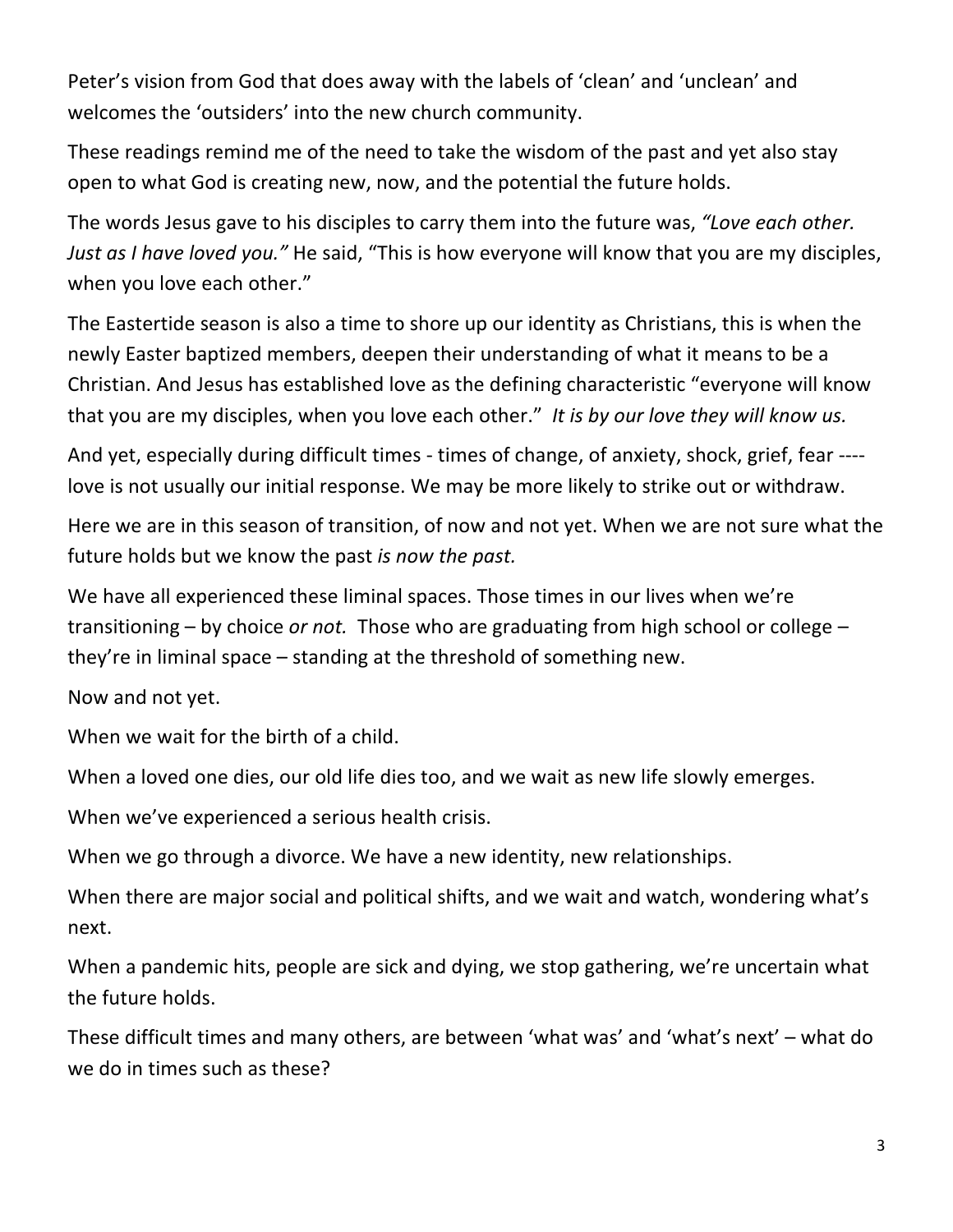I'm reminded of a poem by Dan Albergotti called *Things to Do in the Belly of the Whale,* some of his suggestions are:

*Measure the walls. Count the ribs. Notch the long days. Look up for blue sky through the spout. Make small fires with the broken hulls of fishing boats. Practice smoke signals. Call old friends, and listen for echoes of distant voices. Organize your calendar. Dream of the beach. Review each of your life's ten million choices. Think of all the things you did and could have done.* 

So, it's said, change is inevitable, transformation is optional.

Jesus gave instructions for transformation to the disciples – he said, love each other, and he said it the most important commandment. This is how his followers are to become, to belong to, the body of the Risen Christ, this will sustain them even when there are any number of things threatening their faith.

In his book, *We Make the Road By Walking*, author Brian McLaren says, "*Jesus was living by a different interpretation of the old stories…Instead of arming his followers with daggers, swords, spears, chariots, and war horses, he armed them with faith, hope, service, forgiveness, and love."* 

Theologian Ian Paul says that these words from John 13 and the farewell discourse that follows, was "consolation to the inner circle but also becomes a word of consolation to us, facing different kinds of challenges and tragedies." He says: "The future home with God is found **now in the present**, as we take our place amongst the people of God and as God makes his home with us now, by the Spirit."

When our world falls apart, when war breaks out, when covid surges, when we're fearful of who get elected to a political position, when stocks are plummeting, and cost are rising, when our spouse, child, parents, or siblings die. When we head to college, we leave an old life behind and begin a new one. It's a good time to return to love. To press in on love.

We listen again as Jesus says, you **do** know how to love, you know how to do this, because **you have been loved by me.** 

Author Richard Rohr says: "Perhaps we don't want to hear these commandments to love one another because we can never live up to them through our own efforts. We'd like to whittle this down to a little commandment, like "Come to church on Sunday," so that we could feel we have obeyed the commandment."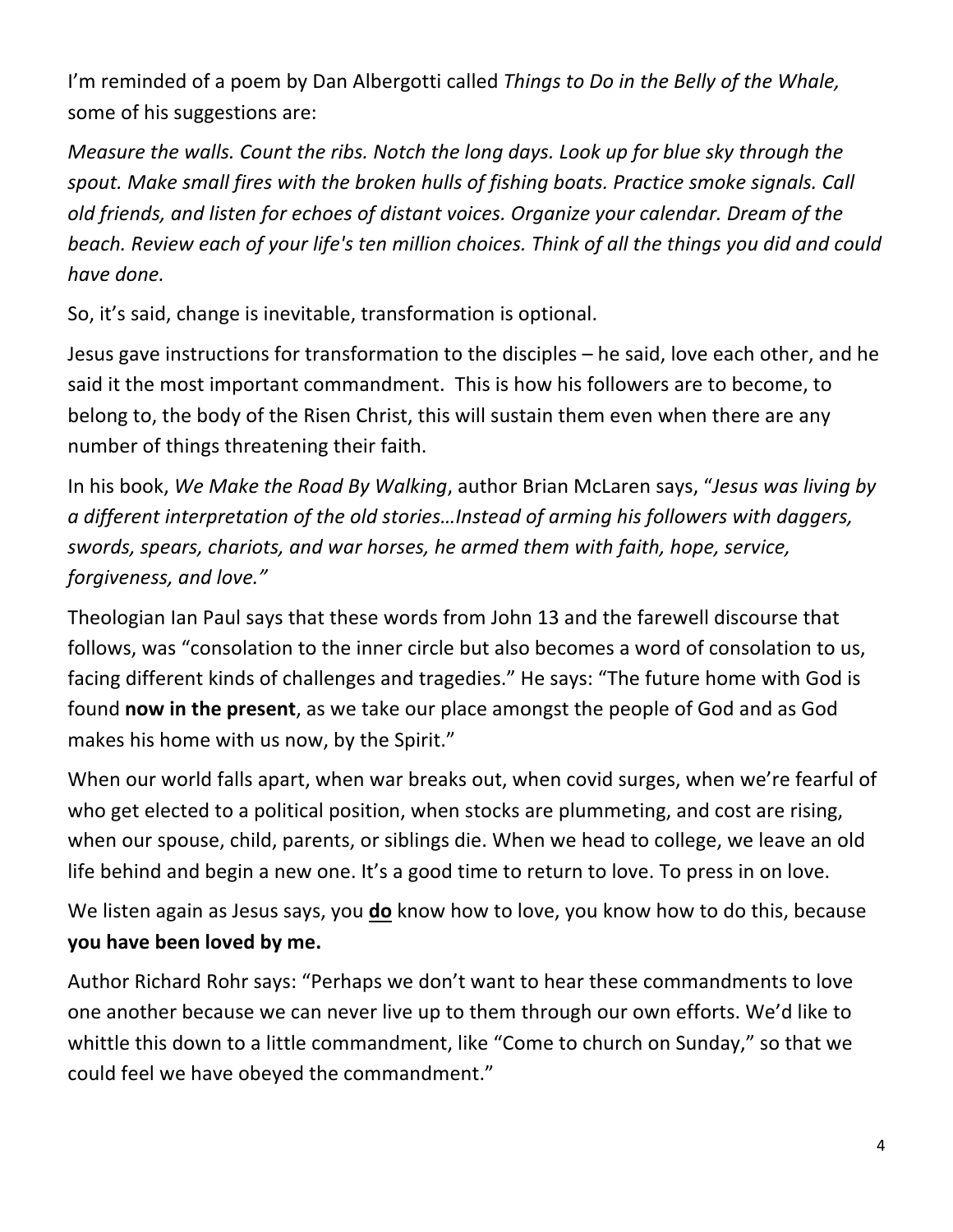Love demands a lot of us. We are asked to be vulnerable, face fears, to let go of judgments or forgive an offense. Patterns and responses that are natural and can be difficult to change on our own. It is in Christ and through Christ, as Paul so often said, that we are transformed.

Last Sunday's Gospel reading was John 15: 4 & 5 and a portion of that read: *Those who abide in me, and I in them, bear much fruit, because apart from me you can do nothing.*

Another McLaren quote from his book *We Make the Road by Walking*, he said: "Where the Spirit is moving, love for God always, always, always overflows in love for neighbor."

Today, the high school graduates were given the book *Three Simple Rules* by Bishop Rueben Job. These are the three general rules for holy living that Methodism founder John Wesley taught – the rules are: do no harm, do good, and stay in love with God.

*Rules for holy living*. And Jesus said, "This is how everyone will know that you are my disciples, when you love each other."

Last week I had a conversation with longtime Maple Grove member Judy Becker. I have known Judy pretty much since the day I came to Maple Grove over 20 years ago. I was welcomed in then by her warmth and kindness. I really got to know her when we were in a year-long Disciple Bible study together and she has remained a friend and wise teacher in my life. For years Judy served in visitation roles here at Maple Grove. She used to visit the first-time visitors who came to church, and she also visited church members, especially those who were homebound. And when I began working at Maple Grove, Judy mentored me in pastoral care, I went along with her on her visits and she taught me then, and continues to say today, *it's all about the people.* Judy didn't rush a visit, she patiently listened, she remembered important details, taking notes as needed.

She related to people in what Jewish scholar, Martin Buber called an I-Thou relationship, and he describes that as an attitude of reverence, a loving "yes" to God and to others. She treated people as though it was an honor to be with them.

Last week Judy and I were talking about her and her husband, Willard's upcoming 70<sup>th</sup> wedding anniversary. They were married, right here, in this sanctuary 70 years ago on May  $24<sup>th</sup>$ . And I want to wish Judy and Willard a very happy anniversary.

But somewhere in our conversation, as it often does with Judy, it turned to the bigger, deeper concerns of life and the nature of God. And Judy said to me, "it is really very simple,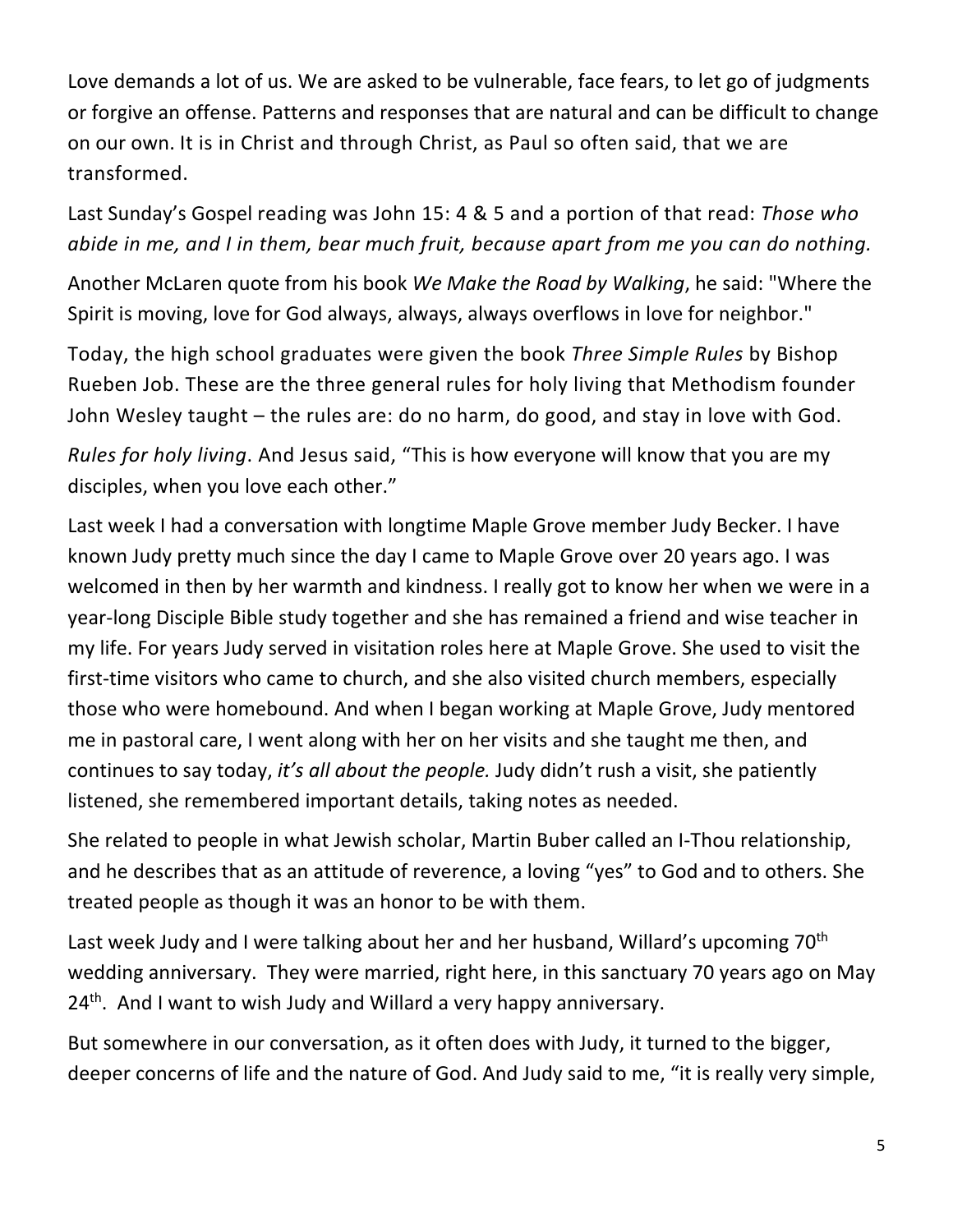God is love." She said, "The older I get, the more I love what's around me." She went on to say, "we help God enter into the world through our love."

Holy living. It's not what we see, it's how we see. Holiness looks out through the eyes of love.

In his book *The Universal Christ*, Richard Rohr gives what he calls his only definition of a true Christian, he says, "A mature Christian sees Christ in everything and everyone else. That, he says, is a definition that will never fail you, always demand more of you, and give you no reasons to fight, exclude, or reject anyone." He goes on to say, "Isn't that ironic? The point of the Christian life is not to distinguish oneself from the ungodly, but to stand in radical solidarity with everyone and everything else."

We become what we press into. We probably know this to be true now, more than ever. Our social/political breakdown may have something to do with too much pressing in on fear, division and hatred.

In an Eastertide homily, Pope Francis talked about how the Risen Christ had left a message for his disciples to go back and meet him at Galilee, the Pope said we need to return to those moments of being captivated by the love and mercy of Jesus, but he said, "not in a kind of nostalgia but rather it is returning to our first love, in order to receive the fire which *Jesus has kindled in the world and to bring that fire to all people."*

St. Ignatius of Loyola says that we are to "find God in all things in order that we might love and serve God in all."

Love is patient, love is kind, it isn't jealous, it doesn't brag, it isn't arrogant, it isn't rude, it doesn't seek its own advantage, it isn't irritable, it doesn't keep a record of complaints, it isn't happy with injustice, but it is happy with the truth. According to Saint Paul in 1 Corinthians 13.

And according to our Acts scripture from today's reading, love is inclusive. Love doesn't decide who is worthy and who isn't. Peter's transformative vision from God reversed centuries of rules and practices deciding who was 'clean' and who was 'unclean'.

Many years ago, I went to a conference in Arizona with some friends. It was about spiritual practices for connecting with the Divine. One morning my friends and I went to a restaurant for breakfast and the waitress was just terrible! The worst I've ever had. It was not a busy morning there, and yet she took a long time to get to our table, she made it very clear that she was not in the mood to be waiting on us. After an extended